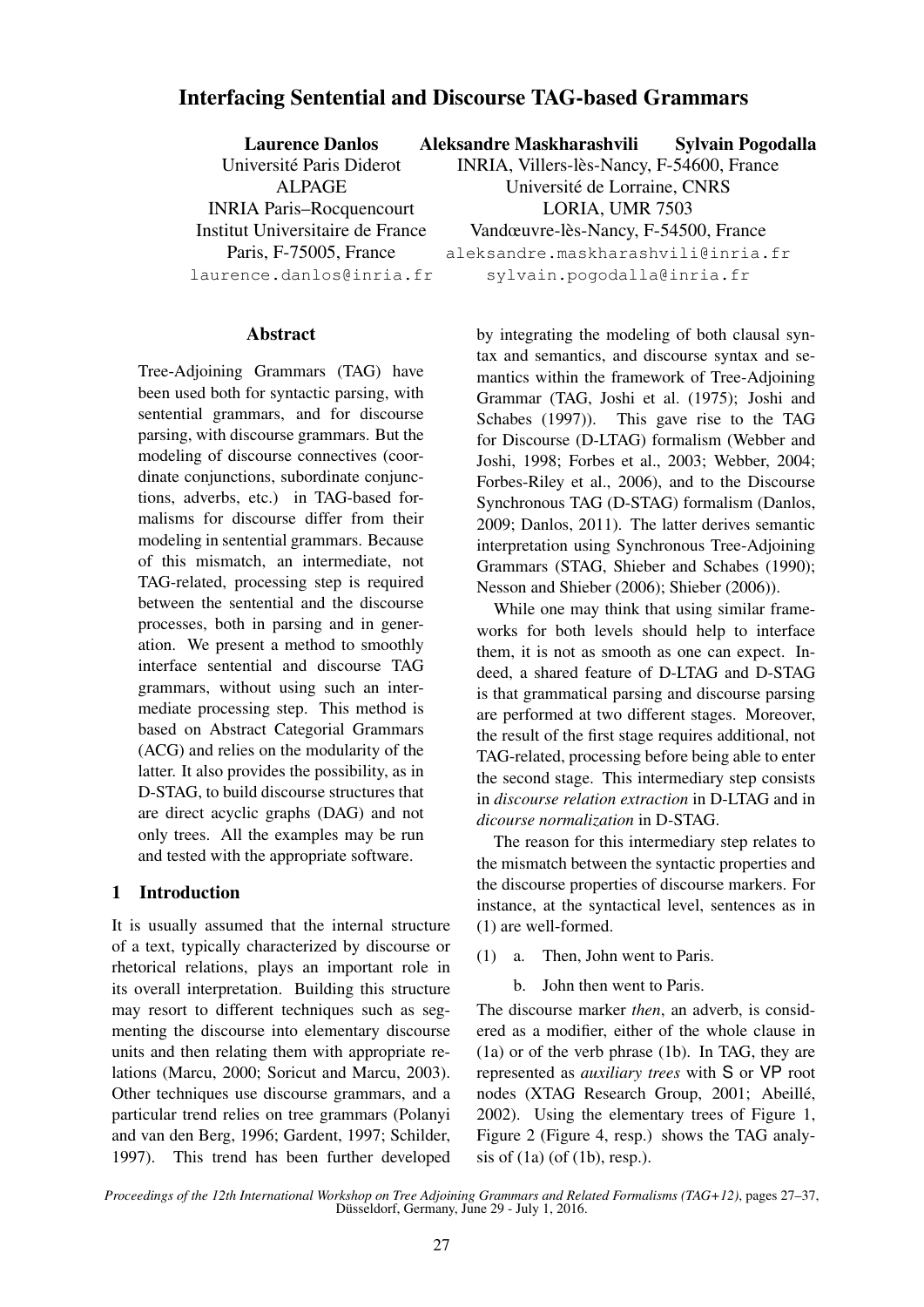

Figure 1: Elementary trees of a toy TAG grammar



Figure 2: TAG analysis of (1a)



Figure 3: Derived tree for (1a)



Figure 4: TAG analysis of (1b)



Figure 5: Derived tree for (1b)

At the discourse level, it is difficult to interpret these sentences without referring to preceding sentences. The discourse relation (e.g., Narration) has two arguments: the discourse unit consisting of the clause in which the discourse cue appears (the *host* clause), and some other discourse unit (it can be a complex one). D-LTAG and D-STAG propose different models of such adverbials, in particular in the way the first argument is provided. But in both accounts, adverbials are fronted (see Figure 6(c) and Figure 9(a)). Hence sentences with medial adverbials such as (1b) are excluded without the intermediary step of discourse relation extraction.

A similar mismatch occurs with subordinate conjunctions. In a typical TAG analysis, they are modeled with auxiliary trees because they modify the matrix clause and are not part of its predicateargument structure.<sup>1</sup> In D-LTAG, however, they are modeled with initial trees with two substitution sites (see Figure  $6(a)$ ) for the two discourse units they are predicating over.

So the question of relating the syntactic modeling and the discourse modeling arises. In particular, we wish to avoid this relation to rely on some intermediary step. Indeed, the latter has several drawbacks. First, it complicates the modeling of connectives that are ambiguous in their syntactic and discourse use, and prevents us from using standard grammar inference and disambiguation techniques. Second, while most of the syntaxsemantics interfaces, in particular in TAG, aim at satisfying a compositional assumption (Gardent and Kallmeyer, 2003; Pogodalla, 2004; Kallmeyer and Romero, 2008; Nesson and Shieber, 2006), the syntax-discourse interface seems to escape it. Third, a better integration of the sentential and of the discourse components also seems an interest-

<sup>&</sup>lt;sup>1</sup>It is not always the case, though. Bernard and Danlos (2016) propose different elementary trees, depending on the syntactical, semantic, and discourse properties of the conjunction.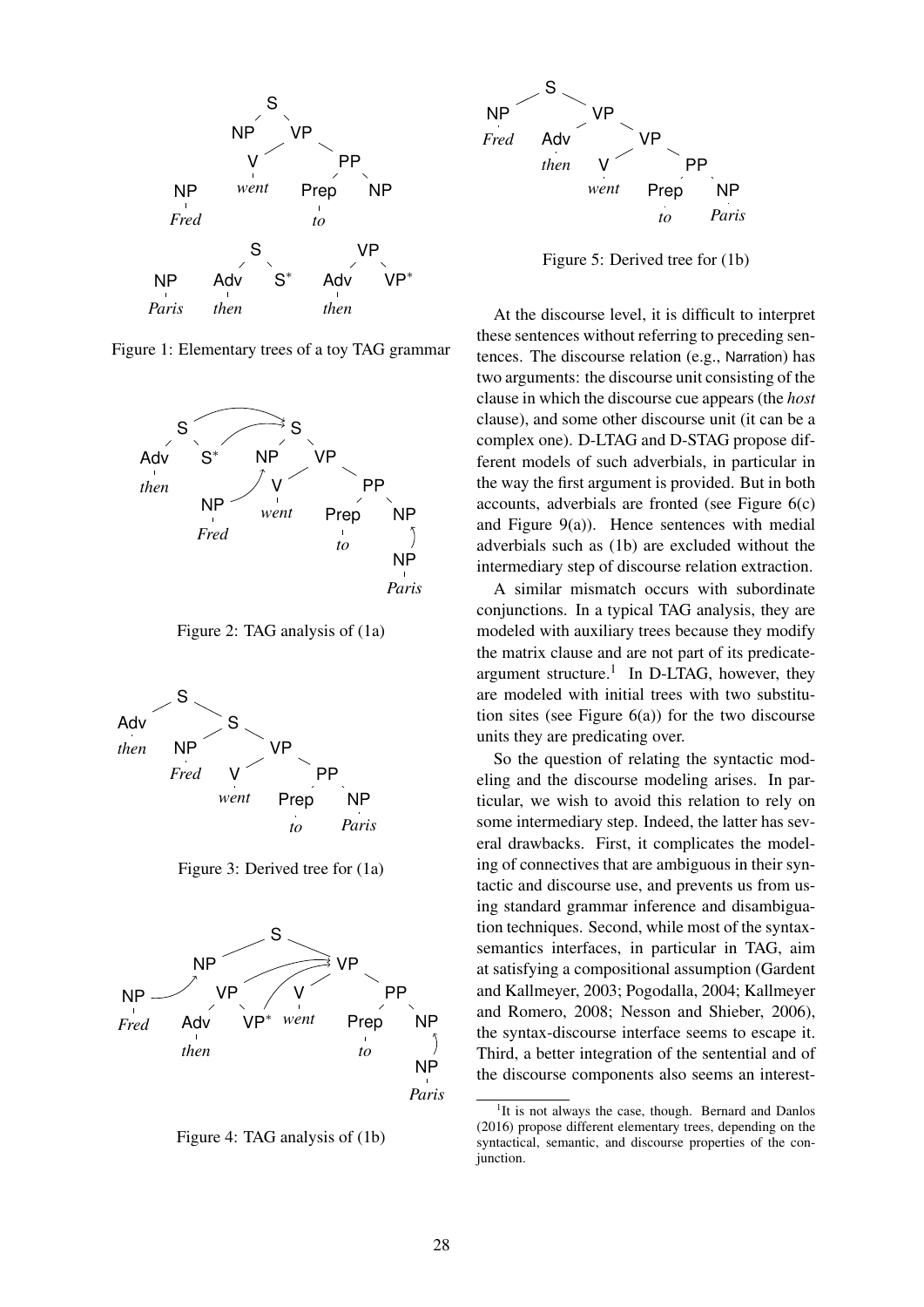ing feature if we want to better describe the interaction between discourse connectives and propositional attitude predicates (Danlos, 2013; Bernard and Danlos, 2016).

Finally, when generation instead of parsing is at stake, this architecture also prevents the reversibility of the grammars and requires ad-hoc post-processing. G-TAG, a TAG-based formalism dedicated to generation that includes elements of a discourse grammar, had this requirement (Danlos, 1998; Meunier, 1997; Danlos, 2000).

In this article, we describe how to interface a sentential and a discourse TAG-based grammar. We show how to link such two grammars and their proposed modelings of discourse connectives, overcoming the above mentioned issue. We use an encoding of TAG into Abstract Categorial Grammar (ACG, de Groote (2001)), a grammatical framework based on the simply typed  $\lambda$ calculus. As we aim at reusing previous works such as existing TAG sentential grammars as well as discourse analysis, our approach relies on two key features of ACG: the ACG account of the TAG operations and the ACG-based syntax-semantics interface for TAG (Pogodalla, 2004; Pogodalla, 2009) on the one hand; and the modular ACG composition, in order to smoothly integrate the syntactical and discourse behavior of adverbial connectives without using a two-step analysis on the other hand. Note, however, that the operations we use in the ACG composition are *not available* as TAG operations. While the encoding of TAG into ACG is standard (de Groote, 2002; Pogodalla, 2009), our contribution is to use the interpreting device of ACG to relate (the ACG encoding of) a TAG sentential grammar and (the ACG encoding of) a TAG discourse grammar. The example grammars we use may be run and tested<sup>2</sup> on the ACG development software.<sup>3</sup>

# 2 TAG Based Discourse Grammars

As TAG grammars, D-LTAG and D-STAG do not differ from any other TAG grammar: they define elementary trees that can be combined using the

operations of substitution and adjunction. However, if some elementary trees are anchored by lexical items (the discourse markers) as in sentential grammars, the others are anchored by clauses resulting from the syntactic analysis. Contrary to sentential grammars that contain a lot of different elementary tree families, discourse grammars have a small set of such families. In this section, we focus on these elementary trees, anchored by discourse markers. We show how the structure of these trees influences the interaction between the sentential and the discourse grammars, and why this interaction calls for an intermediary processing step. For an in-depth presentation of these formalisms, we refer the reader to (Webber and Joshi, 1998; Forbes et al., 2003; Webber, 2004; Forbes-Riley et al., 2006) for D-LTAG and to (Danlos, 2009; Danlos, 2011) for D-STAG.





D-LTAG D-LTAG proposes three main families of elementary trees that capture different insights on discourse structures. Trees for subordinate conjunctions are modeled using *initial* trees with two substitution nodes for each of the arguments as Figure 6(a) shows. This reflects the predicateargument structure of these connectives at the discourse level. But this contrasts with the syntactic account of these connectives: because they are outside the domain of locality of the verbs to which they can adjoin (at S or VP nodes), they typically are modeled using *auxiliary* trees (see Figure 7).

The second family of connectives is used to extend or to elaborate on clauses with auxiliary trees anchored by coordinate conjunctions (or by the empty connective). The first argument of the connective corresponds to the discourse unit the tree is

 $2$ The ACG example files can be downloaded from http://hal.inria.fr/hal-01328697v3/file/ acg-examples.zip. They also include the semantic interpretation that generates the expected DAG discourse structures. But because of lack of space, we cannot present here the semantic part that builds on the one proposed for D-STAG (Danlos, 2009; Danlos, 2011) and extends it.

<sup>3</sup>http://www.loria.fr/equipes/ calligramme/acg/#Software.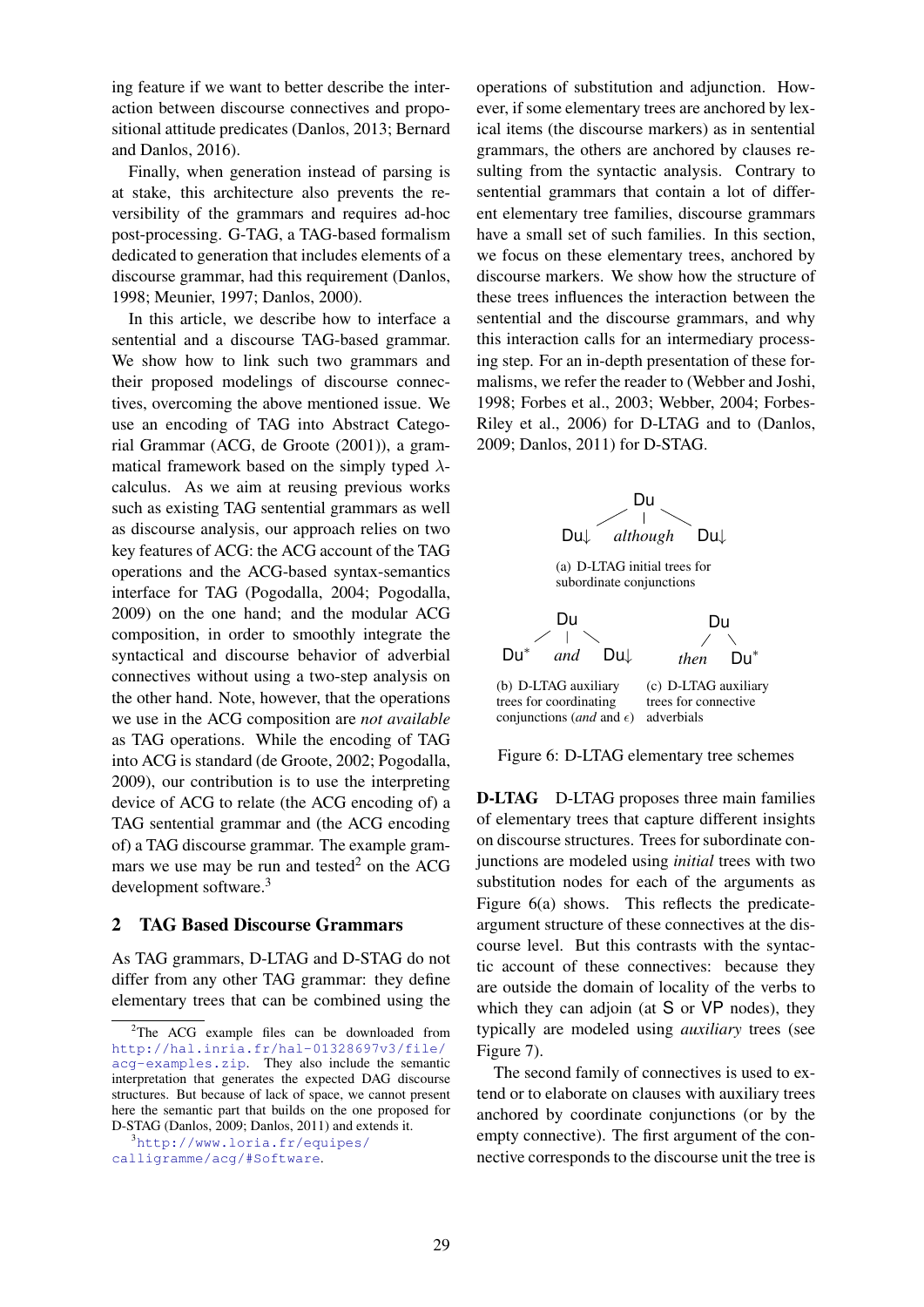

Figure 7: Syntactic modeling of subordinate conjunctions

adjoined to, and the second, the extending clause, corresponds to the clause that is substituted at the substitution node, as Figure 6(b) shows.

The third family also consists of auxiliary trees. But the latter are associated with a *single* clause as Figure 6(c) shows. The second argument comes from the *anaphoric* interpretation of the connectives anchoring such trees.

The two-stage process for parsing discourse proceeds as follows: first, each sentence gets a TAG analysis (derived and derivation trees) by a standard TAG. Then, each derivation tree is processed in order to identify the possible discourse connectives and their arguments from a syntactic point of view. The latter (one or two, depending on the connective) are added as initial trees with root Du to the discourse grammar, as well as the (discourse) elementary tree anchored by the connective. For instance, from the clausal derivation tree of Figure 8, the two arguments  $\alpha_{s_1}^d$  and  $\alpha_{s_2}^d$ , and the connective  $\beta_{s_3}^d$  are extracted. A similar extraction step takes care of the extraction of clausemedial adverbial connectives.

D-STAG Contrary to D-LTAG, D-STAG models all discourse connectives with auxiliary trees that are adjoined to the discourse unit they extend. The clause content that serves as second argument of the connective is substituted within this tree. Figure 9 shows some of the schemes for the elementary (auxiliary) trees of a D-STAG. The three internal Du nodes are available for adjunctions, achieving different effects on the semantic trees (following the principles of synchronous TAG, each discourse elementary tree is paired with a semantic tree). Together with a higher-order type for the semantic trees, this allows D-STAG to structurally generate DAG discourse structures.<sup>4</sup> But as the focus of this article is on the articulation between the sentential and the discourse grammar, we do



Figure 8: Discourse elementary tree extraction

not enter the details of the discourse-semantics interface here (see Danlos et al. (2015)).

D-STAG shares with D-LTAG the requirement of a transformation from the sequence of sentence analysis with a sentential grammar into a sequence of clauses and discourse connectives in a "discourse normal form". The reasons are basically the same as for D-LTAG: discourse connectives need to be identified in order to anchor their associated discourse elementary trees, as they differ from their syntactic elementary trees, and clausemedial extractions need to be managed at this level as well.

Medial Adverbial Extraction Looking at the elementary trees of Figure 9(a) (the problem is similar for D-LTAG elementary trees), we observe that the host clause of the adverbial are *substituted* into the elementary tree, at the  $Du \downarrow$  node. But at the sentential level, it is auxiliary trees anchored by the adverbials that adjoin into the host clause. When the adjunction occurs at the top S node, we get the same surface form in both cases. However, whenever the adjunction occurs at the VP node in the sentential grammar, this is not the case anymore: the adverbial is not fronted, and the discourse grammar cannot account for this position. An intermediary form, such as the discourse normal form in D-STAG, or the tree extraction in D-LTAG is then required. In order to get rid of this intermediary step, we should be

<sup>4</sup> Such structures are not easily available with D-LTAG, and this was a motivation to introduce D-STAG.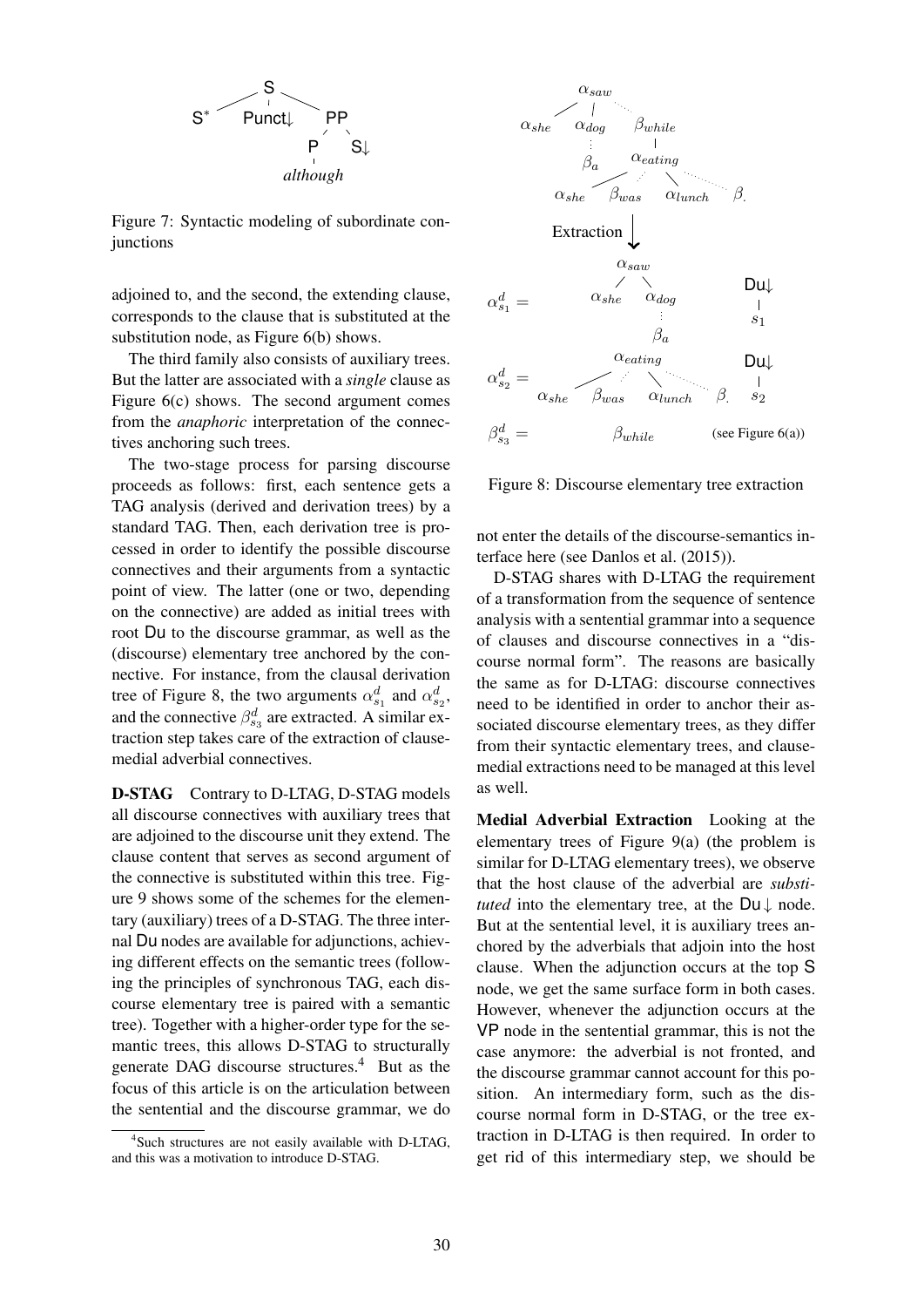

Figure 9: D-STAG elementary trees

able to describe an operation that simultaneously substitutes a clause within the elementary tree of the discourse connective, and adjoins the auxiliary tree on the VP node. Figure 10(a) describes such an operation. The dotted lines would represent a dominance constraint that the tree to be substituted at  $Du \downarrow$  should satisfy. It is also natural then to use the same approach for fronted discourse adverbials, as in Figure 10(b).

Because the adverb has to adjoin within the tree that is being substituted, describing such an operation seems not to be possible in TAG nor in multicomponent TAG (at least in a single step). It would be possible with D-Tree Substitution Grammars (Rambow et al., 2001), but then the derivation trees would be different, the synchronous syntax-semantics interface would have to be redefined, and the reversibility properties (for generation) would have to be stated. We instead use an encoding with ACG, where these properties naturally follow the standard encoding of TAG into ACG.



Figure 10: Auxiliary trees for discourse connectives

## 3 Abstract Categorial Grammars

ACG derives from type-theoretic grammars. Rather than a grammatical formalism on its own, it provides a framework in which several grammatical formalisms may be encoded (de Groote and Pogodalla, 2004), in particular TAG (de Groote, 2002). The definition of an ACG is based on typetheory,  $\lambda$ -calculus, and linear logic. In particular, ACG generates languages of linear  $\lambda$ -terms, which generalize both string and tree languages.

As key feature, ACG provides the user with a direct control over the parse structures of the grammar, the *abstract language*. Such structures are later on interpreted by a morphism, the *lexicon*, to get the concrete *object language*. We use the standard notations of the typed  $\lambda$ -calculus.

**Definition** (Types). Let A be a set of atomic types. The set  $\mathcal{T}(A)$  of *implicative types* built upon A is defined with the following grammar:<sup>5</sup>

$$
\mathcal{T}(A) ::= A | \mathcal{T}(A) \multimap \mathcal{T}(A)
$$

Definition (Higher-Order Signatures). A *higherorder signature*  $\Sigma$  is a triple  $\Sigma = \langle A, C, \tau \rangle$  where:

<sup>&</sup>lt;sup>5</sup>We use the linear arrow  $\sim$  of linear logic (Girard, 1987) for the implication.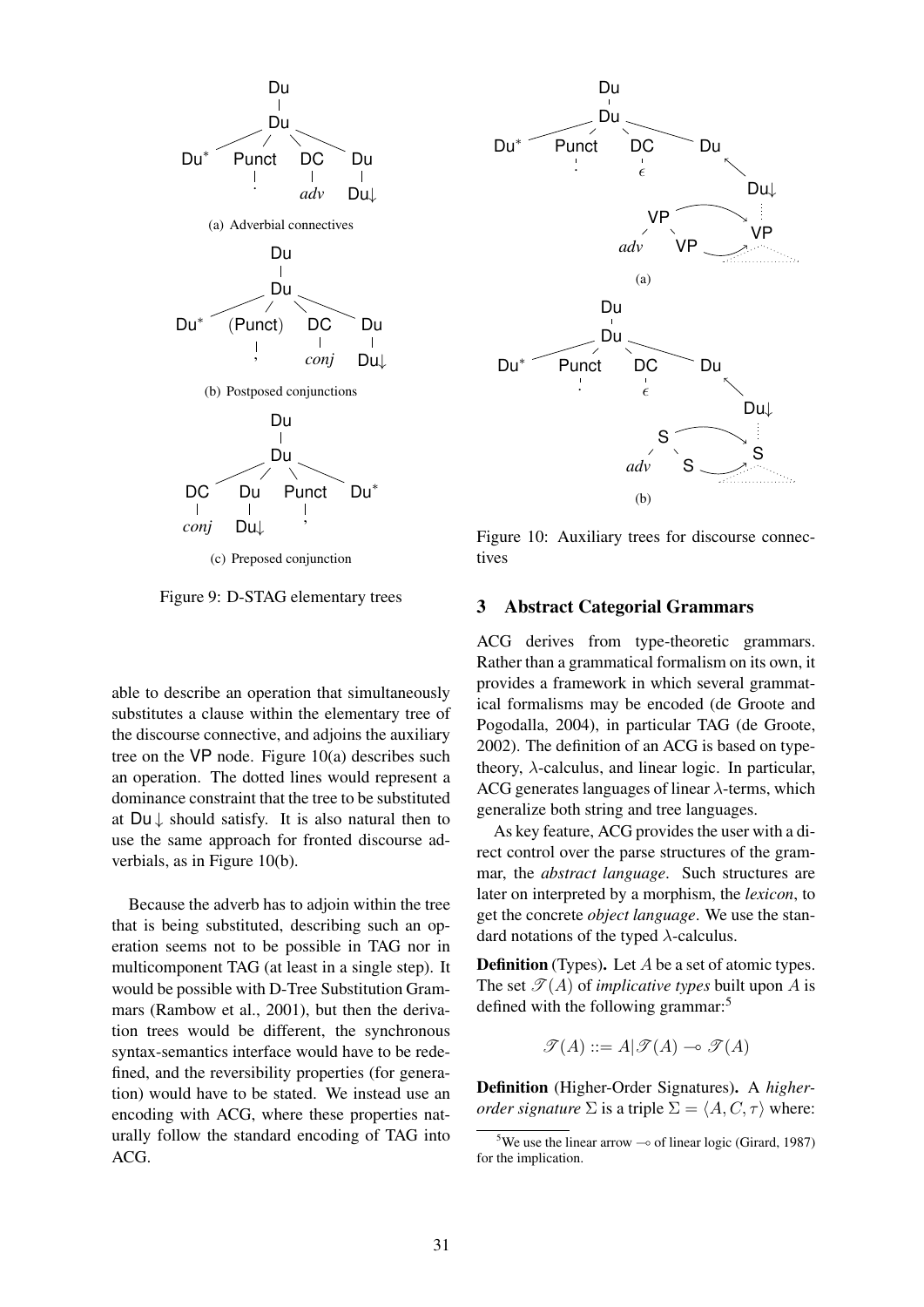

Figure 11: ACG architecture for a discourse and clause grammar interface

- $\overline{A}$  is a finite set of atomic types;
- $C$  is a finite set of constants:
- $\tau: C \to \mathscr{T}(A)$  is a function assigning types to constants.

We note  $\Lambda(\Sigma)$  the set of typed terms build on  $\Sigma$ . For  $t \in \Lambda(\Sigma)$  and  $\alpha \in \mathcal{T}(A)$ , we denote that t has type  $\alpha$  by  $t : \Sigma \alpha$  (possibly omitting the subscript).

**Definition** (Lexicon). Let  $\Sigma_1 = \langle A_1, C_1, \tau_1 \rangle$  and  $\Sigma_2 = \langle A_2, C_2, \tau_2 \rangle$  be two higher-order signatures. A lexicon  $\mathcal{L} = \langle F, G \rangle$  from  $\Sigma_1$  to  $\Sigma_2$  is such that:

- $F : A_1 \rightarrow \mathcal{I}(A_2)$ . We also note  $F :$  $\mathscr{T}(A_1) \rightarrow \mathscr{T}(A_2)$  its homomorphic extension:<sup>6</sup>
- $G : C_1 \rightarrow \Lambda(\Sigma_2)$ . We also note  $G :$  $\Lambda(\Sigma_1) \rightarrow \Lambda(\Sigma_2)$  its homomorphic extension:<sup>7</sup>
- F and G are such that for all  $c \in C_1$ ,  $G(c)$  is of type  $F(\tau_1(c))$  (i.e.,  $G(c) :=_{\Sigma_2} F(\tau_1(c))$ ).

We also use  $\mathscr L$  instead of F or G.

Definition (Abstract Categorial Grammar and vocabulary). An *abstract categorial grammar* is a quadruple  $\mathscr{G} = \langle \Sigma_1, \Sigma_2, \mathscr{L}, \mathsf{S} \rangle$  where:

- $\Sigma_1 = \langle A_1, C_1, \tau_1 \rangle$  and  $\Sigma_2 = \langle A_2, C_2, \tau_2 \rangle$  are two higher-order signatures.  $\Sigma_1$  (resp.  $\Sigma_2$ ) is called the *abstract vocabulary* (resp. the *object vocabulary*) and  $\Lambda(\Sigma_1)$  (resp.  $\Lambda(\Sigma_2)$ ) is the set of *abstract terms* (resp. the set of *object terms*).
- $\mathscr{L}: \Sigma_1 \to \Sigma_2$  is a lexicon.
- $S \in \mathcal{T}(A_1)$  is the *distinguished type* of the grammar.

Given an ACG  $\mathscr{G}_{name} = \langle \Sigma_1, \Sigma_2, \mathscr{L}_{name}, S \rangle$ , we use the following notational variants for the interpretation  $\beta$  (resp. *u*) of the type  $\alpha$  (resp. of the term t):  $\mathscr{G}_{name}(\alpha) = \beta$  and  $\alpha :=_{name} \beta$  (resp.  $\mathscr{G}_{name}(t) = u$  and  $t :=_{name} u$ ). The subscript may be omitted if clear from the context.

Definition (Abstract and Object Languages). Given an ACG  $\mathscr G$ , the *abstract language* is defined by

$$
\mathcal{A}(\mathcal{G}) = \{ t \in \Lambda(\Sigma_1) | t :_{\Sigma_1} S \}
$$

The *object language* is defined by

$$
\mathcal{O}(\mathscr{G}) = \{ u \in \Lambda(\Sigma_2) \, | \, \exists t \in \mathcal{A}(\mathscr{G}) \text{ s.t. } u = \mathscr{G}(t) \}
$$

The process of recovering an abstract structure from an object term o is called *ACG parsing* and consists in finding the inverse image of  $\{o\}$  under the lexicon (lexicon inversion). In this perspective, derivation trees of TAG are represented as terms of an abstract language, while derived trees (and yields) are represented by terms of some object languages. It is an object language of trees in the derived tree case and an object language of strings in the yield case. The class of *second-order ACG* is polynomially parsable with the usual complexity bounds  $(O(n^3))$  for ACG encoding CFG,  $O(n^6)$ for ACG encoding TAG, Kanazawa (2008)).

The lexicon, i.e., the way structures are interpreted, plays a crucial role in our proposal in two different ways. First, two interpretations may share the same abstract vocabulary, hence mapping a single structure into two different ones, typically a surface form and a semantic form. This composition, illustrated for instance by G*derived* and  $\mathcal{G}_{TAG,sem.}$  sharing the  $\Sigma_{TAG}$  vocabulary in Figure 11, allows for the *semantic interpretation of derivation trees*. Second, the result of a first interpretation can itself be interpreted by a second lexicon when the object vocabulary of the first interpretation is the abstract vocabulary of the second one. This composition, illustrated for instance by the  $\mathscr{G}_{yield} \circ \mathscr{G}_{derived}$  composition in Figure 11, allows for modularity and *partial specification of derivations*. This is how we relate the discourse derivation trees to the clausal derivation trees in G*disc.*.

<sup>&</sup>lt;sup>6</sup>Such that  $F(\alpha \to \beta) = F(\alpha) \to F(\beta)$ .

<sup>&</sup>lt;sup>7</sup>Such that  $G(\lambda x.t) = \lambda x.G(t)$  and  $G(t u) =$  $G(t) G(u)$ .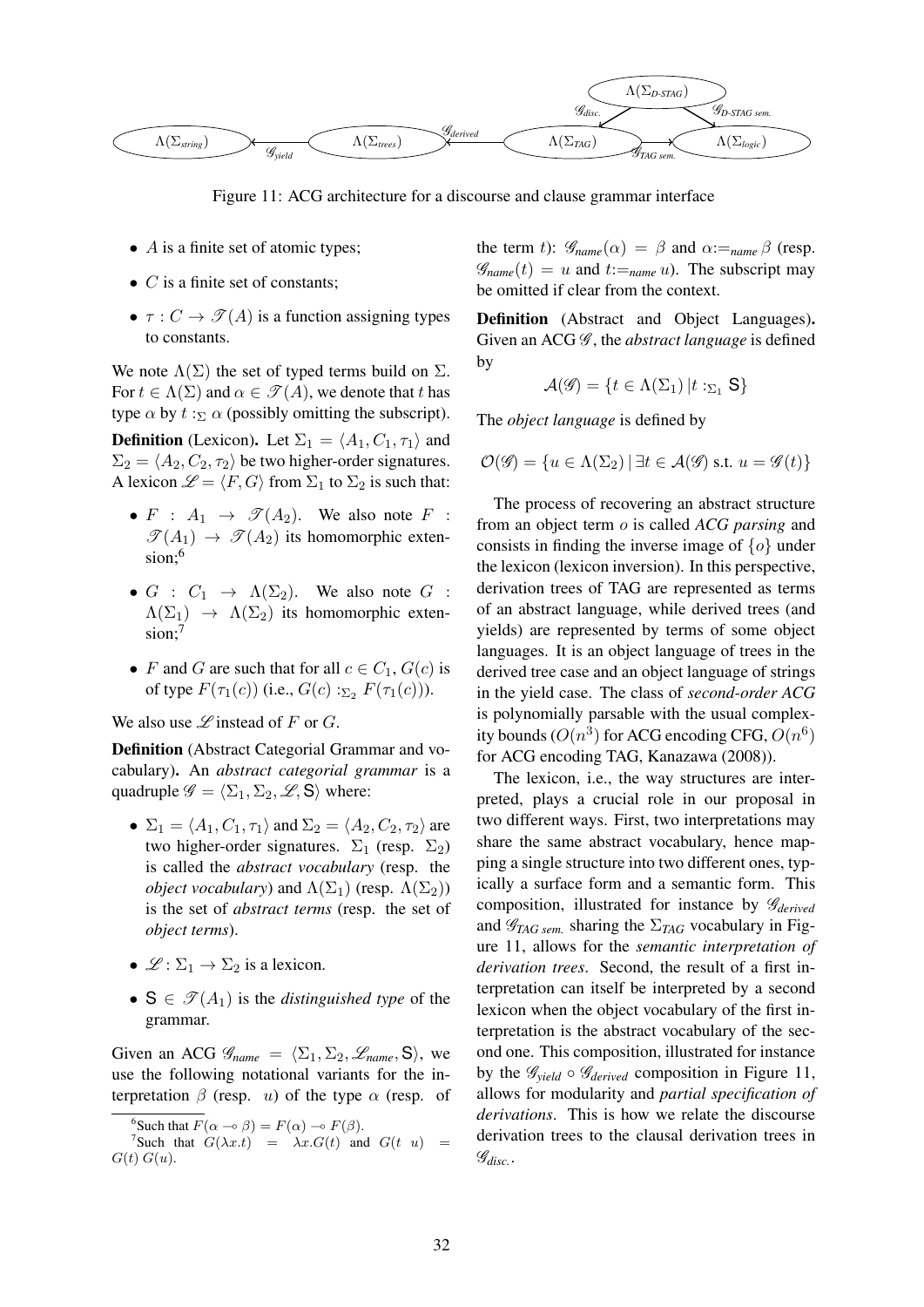## 4 Examples

#### 4.1 TAG as ACG

We present the TAG and D-STAG encoding using examples. This encoding follows (de Groote, 2001; de Groote, 2002; Pogodalla, 2009).

In order to encode a TAG into an ACG, we use a higher-order signature Σ*TAG* whose atomic types include S, VP, NP,  $S_A$ , VP<sub>A</sub>... where the  $X$  types stand for the categories  $X$  of the nodes where a substitution can occur while the  $X_A$  types stand for the categories  $X$  of the nodes where an adjunction can occur. For each elementary tree  $\gamma$ *lex. entry*, there is a constant  $C_{\text{lex. entry}}$  whose type is based on the adjunction and substitution sites as Table 1 shows. It additionally contains constants  $I_X$ :  $X_A$  that are meant to provide a fake auxiliary tree on adjunction sites where no adjunction actually takes place in a TAG derivation. Terms built on this signature are interpreted by G*derived* in the higher-order signature whose unique atomic type is  $\tau$  the type of trees. In this signature, for any  $X$  of arity  $n$  belonging to the ranked alphabet describing the elementary trees of the TAG, we have n times

a constant  $X_n : \widetilde{\tau \to \cdots \to \tau} \to \tau$ . Then  $\mathscr{G}_{yield}$ interprets  $\tau$  into  $\sigma$ , the type for strings, and  $X_n$  as  $\lambda x_1 \cdots x_n \cdot x_1 + \cdots + x_n$ . For instance, the lexicon of Table 1 allows one to interpret two terms of  $\Lambda(\Sigma_{TAG})$  representing a derivation with an adjunction at the S node (resp. at the VP node) of the given sentences as the equation (2a) (resp. (2b)) shows.

(2a)  $\mathscr{G}_{yield} \circ \mathscr{G}_{derived}(C_{\text{went to }} C_{\text{then}}^{\text{S}} I_{\text{VP}} C_{\text{Fred}} C_{\text{Paris}}) =$  $then + Fred + went + to + Paris$ (2b)  $\mathscr{G}_{yield} \circ \mathscr{G}_{derived}(C_{went\ to\ Is\ C_{then}^{VP} C_{Fred} C_{Paris}) =$  $Fred + then + went + to + Paris$ 

#### 4.2 D-STAG as ACG

The ACG encoding of D-STAG follows the above mentioned principles to encode the derived and the derivation trees resulting from the D-STAG elementary trees of Figure 9. As a consequence, we get the same derivation trees. The main differences with (Danlos, 2009; Danlos, 2011) lie in the interpretations:

•  $\mathscr{G}_{disc.}$  implements the interface between the discourse grammar and the sentential grammar, avoiding the intermediate step of building a discourse normal form (or the extraction step in D-LTAG). It is central to our proposal.

•  $\mathscr{G}_{TAG\,sem.}$ <sup>8</sup> implements the interpretation of the discourse structures. It slightly differs from (Danlos, 2011) in order to allow for a more unified view on the semantic types and to deal with the relative scope of quantifiers and discourse relations.

Sentence-Discourse Interface The higherorder vocabulary Σ*D-STAG* includes the usual atomic types to describe the sentence level (NP,  $VP$ ,  $VP_A$  etc.) and new atomic types to describe the discourse level: Du, which is the type for discourse units, and the corresponding  $Du<sub>A</sub>$  type representing adjunction sites. A typical constant introducing a discourse marker such as d S *then* has type  $DC \triangleq Du_A \multimap Du_A \multimap Du_A \multimap Du \multimap Du_A$ that reflects the auxiliary trees of D-STAG (Figure 9). For comparison, see the encoding of the  $C_{\text{then}}^{\text{VP}}$  encoding an auxiliary tree adjoining at a VP node). We also use a type T for full texts.

The key point to smoothly interface the sentential and the discourse grammar is to have the constant that describes a discourse marker  $d_{dm}$  of type DC at the discourse level interpreted using *the corresponding auxiliary tree*  $C_{dm}$  at the right place, i.e., as adjoining into the host clause. So, crucially, the interpretation specifies an adjunction of the auxiliary tree *into* the tree that is being substituted (i.e., the argument of Du type that is parameter of d*dm* or, in D-STAG terms, the one plugged into the  $Du \downarrow$  node of the auxiliary trees of Figure 9). This operation mimics the insertion of the auxiliary tree in Figure 10.

In order to enable this adjunction, we interpret discourse units (with Du type) as *missing* a subordinate conjunction, a fronted adverbial, or a clause-medial adverbial. This corresponds to interpreting the atomic type Du as a second-order type such as  $S_A \sim VP_A \sim S$ .<sup>9</sup> We actually rather interpret Du as  $S_A \sim (VP_A \sim VP_A) \sim$ S in order to account for clause-medial adverbials occurring between to other adverbs such as in *John suddenly then passionately kissed her*. <sup>10</sup> Accord-

<sup>&</sup>lt;sup>8</sup>Not discussed here but implemented in the example files. <sup>9</sup>Another solution would be to have DC requires a (S<sub>A</sub>  $\sim$  $VP_A \rightarrow Du$ ) type as fourth parameter. But the ACG would not be second-order anymore.

 $10$ It should be clear that from a technical point of view, both fronted and clause-medial missing adverbials could be dealt with the same way (i.e. with a  $S_A \sim VP_A \sim S$  or a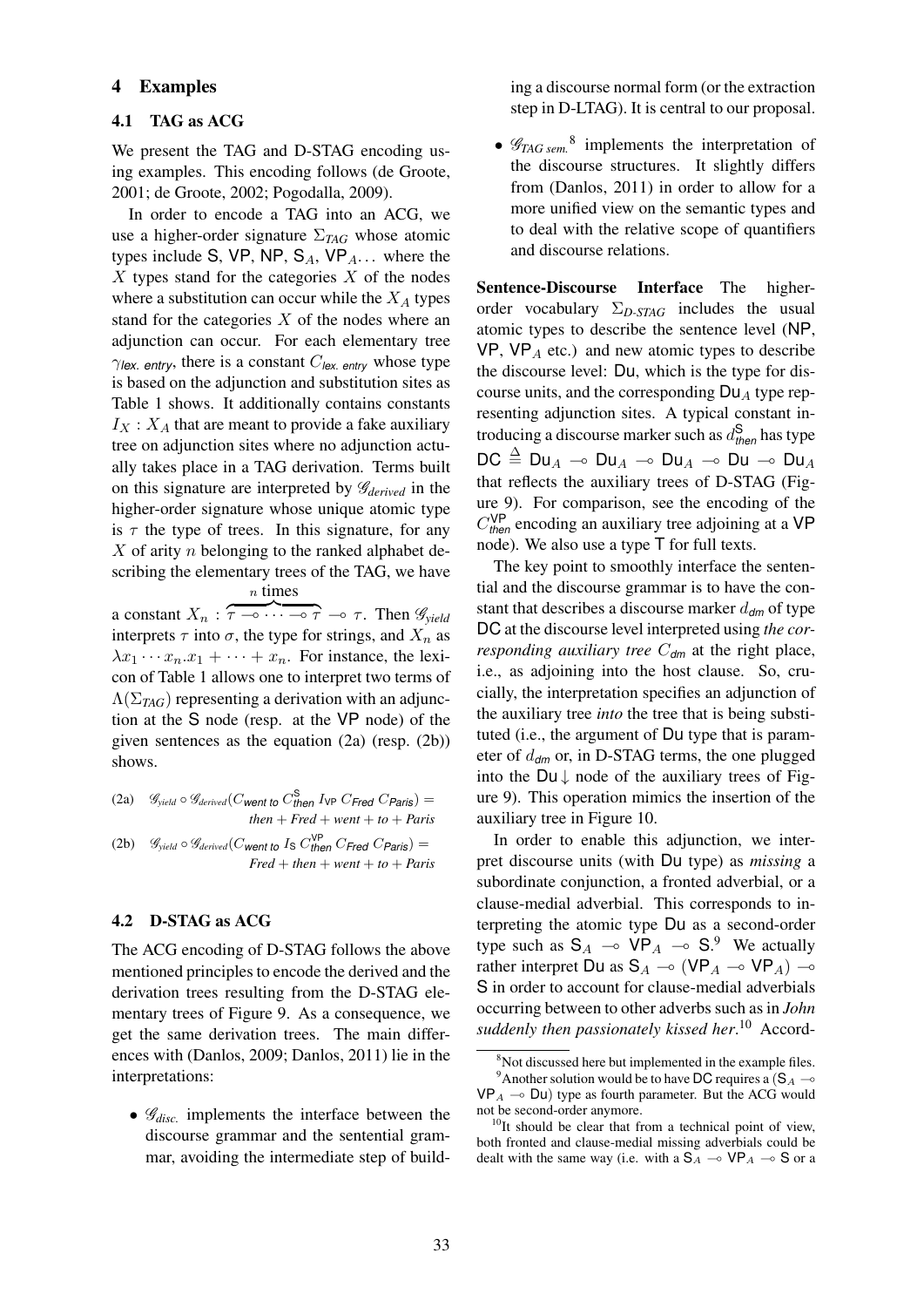| Constraints of $\Sigma_{TAG}$ | Their interpretations by $\mathcal{G}_{derived}$                  |                                                                  |                                                                                                                    |
|-------------------------------|-------------------------------------------------------------------|------------------------------------------------------------------|--------------------------------------------------------------------------------------------------------------------|
| $C_{Fred}$                    | : NP                                                              | $\gamma_{Fred}$                                                  | : $\tau$                                                                                                           |
| $C_{Went to}$                 | : $\mathbf{S}_A \rightarrow \mathbf{VP}_A \rightarrow \mathbf{S}$ | $\gamma_{Went to}$                                               | : $(\tau \rightarrow \tau) \rightarrow (\tau \rightarrow \tau) \rightarrow \tau \rightarrow \tau \rightarrow \tau$ |
| $C_{Went to}$                 | : NP \rightarrow NP \rightarrow S                                 | $\gamma_{Went to}$                                               | = $\lambda SAsc.S(S_2 s (A (VP_2 (V_1 went) (PP_2 (Prep to) c))))$                                                 |
| $C_{then}^S$                  | : SA                                                              | $\gamma_{then}^S$                                                | : $\tau \rightarrow \tau$                                                                                          |
| $\gamma_{then}^S$             | : $\tau \rightarrow \tau$                                         |                                                                  |                                                                                                                    |
| $\gamma_{then}^S$             | : $\mathbf{S}_A$                                                  | $\gamma_{then}^S$                                                | : $(\tau \rightarrow \tau) \rightarrow \tau \rightarrow \tau$                                                      |
| $C_{then}^S$                  | : VP_A \rightarrow VP_A                                           | $\gamma_{then}^{\text{V}} = \lambda A x.A (VP_2 (Adv_1 then) x)$ |                                                                                                                    |

Table 1: Sample ACG lexicon encoding the TAG grammar of Figure 1

ingly, at the discourse level, the type of an intransitive verb will be  $S_A \sim VP_A \sim VP_A \sim$ NP  $\sim$  S instead of S<sub>A</sub>  $\sim$  VP<sub>A</sub>  $\sim$  NP  $\sim$  S, allowing to specify the two  $VP_A$  auxiliary trees that can adjoin *before* and *after* the possible discourse marker. This leads us to the interpretation of Table 2. Note that even though the same name can occur on both sides of the  $:=$  symbol. the atomic types and the constants on the left hand side belong to  $\Sigma_{D\text{-}STAG}$  while the (possibly complex) types and the terms on the right hand side belong to  $\Lambda(\Sigma_{TAG})$ .

NP  
\nNP  
\n
$$
\begin{array}{ll}\n\text{NP} & := \text{NP} & \text{N}_A & := \text{N}_A \\
\text{VP} & := \text{VP} & \text{D}u & \text{I} & := \text{S}_A \\
\text{Du} & := \text{S}_A \rightarrow (\text{VP}_A \rightarrow \text{VP}_A) \rightarrow \text{S} & \text{NP} & := \text{NP} \\
\text{S} & := \text{S}_A \rightarrow (\text{VP}_A \rightarrow \text{VP}_A) \rightarrow \text{S} & \text{N} & := \text{NP} \\
\text{S} & := \text{S}_A \rightarrow \text{S}_A & \\
 & := \text{S}_A \rightarrow \text{S}_A & \\
I_X & : X_A & := \lambda P.P \\
\text{d} \text{Fred} & : \text{NP} := \text{C} \text{Fred} \\
d \text{went to} & : \text{S}_A \rightarrow \text{VP}_A \rightarrow \text{VP}_A \rightarrow \text{S} \rightarrow \text{S} \\
 & := \lambda S a_1 a_2 s \text{ o } c \text{ m}. & \\
& \text{Cvent to } (S \text{ c})(a_2 (m(a_1 I_{\text{VP}}))) \text{ s } o \\
d \text{in.} & \text{anc.} & : \text{S} \rightarrow \text{D}u_A \rightarrow \text{D}u \\
 & := \lambda s \text{ m } d_s d_v \text{ .mod} (s d_s d_v) \text{ m} \\
d \text{anchor} & : \text{S} \rightarrow \text{D}u_A \rightarrow \text{D}u \\
 & := \lambda s \text{ m } d_s d_v \text{ .mod} (s d_s d_v) \text{ m} \\
d \text{then} & : \text{D}u_A \rightarrow \text{D}u_A \rightarrow \text{D}u \rightarrow \text{D}u \rightarrow \text{D}u_A \\
 & := \lambda d_1 d_2 d_3 s \text{ .cons } d_1 d_2 d_3 (s \text{ C} \text{then } (\lambda x.x)) \\
d \text{then} & : \text{D}u_A \rightarrow \text{D}u_A \rightarrow \text{D}u \rightarrow \text{D}u \rightarrow \text{D}u \rightarrow \text{D}u \rightarrow \text{D}u \rightarrow \text{D}u \rightarrow \text{D}u \rightarrow \text{D}u \rightarrow \text{D}u \rightarrow \text{D}u \rightarrow \text{D}u \rightarrow \text{D}u \rightarrow \text{D}u \rightarrow \text{D}u \rightarrow \text{D}u \rightarrow \text{D}u \rightarrow
$$

Table 2:  $\mathcal{G}_{disc.}$  interpretation for the sentencediscourse interface $12$ 

We exemplify our approach on the examples (3). In D-STAG, the associated discourse rep-  $(S_A \sim S_A) \sim (VP_A \sim VP_A) \sim S$  type). We leave it for further work to check the adequacy of the same phenomena occurring for fronted adverbials and how it compares with discourse connective modification or multiple connectives.

 $12$  mod and cons are two operators that have no other meaning that juxtaposing TAG derivation trees of elementary discourse units. They are interpreted as: mod :=  $\lambda s$  m.m s (it performs the actual adjunction on the derived tree) and cons :=  $\lambda s_1 s_2 s_3 s x . s_1 (s_2 (S_3 x . (s_3 s)))$  (it builds a derived tree, inserting a period between the derived trees corresponding to the elementary discourse units).



Figure 12: Discourse derivation trees

resentation is as in Figure 13, and the discourse derivation trees is the one of Figure 12 where the  $C_i$ s correspond to the derivation trees of the bracketed discourse units of the examples. In D-STAG, the discourse derivation tree of course results from the discourse normal form  $F_6$  because  $F_7$  then  $F_8$ that are the same for (3a) and (3b).

- (3) a. [Fred went to the supermarket] $_6$  because [his fridge is empty] $_7$ . Then, [he went to the movies  $|_8$ .
	- b. [Fred went to the supermarket] $_6$  because [his fridge is empty] $7.$  [He] $_8$  then [went to the movies  $|_8$ .



Figure 13: Discourse structure for (3a)

If we define the terms  $d_8$  and  $d'_8$  as in (4) and (5), we can compute their interpretations (6)-(11) using the lexicons of Tables 1 and 2. They show that both positions for the adverbs are now available directly from the abstract terms representing discourse derivations. Consequently, the two terms defined in (12) and (13) account for both sentences of (3). Note that they differ only in the constant they use for the adverb.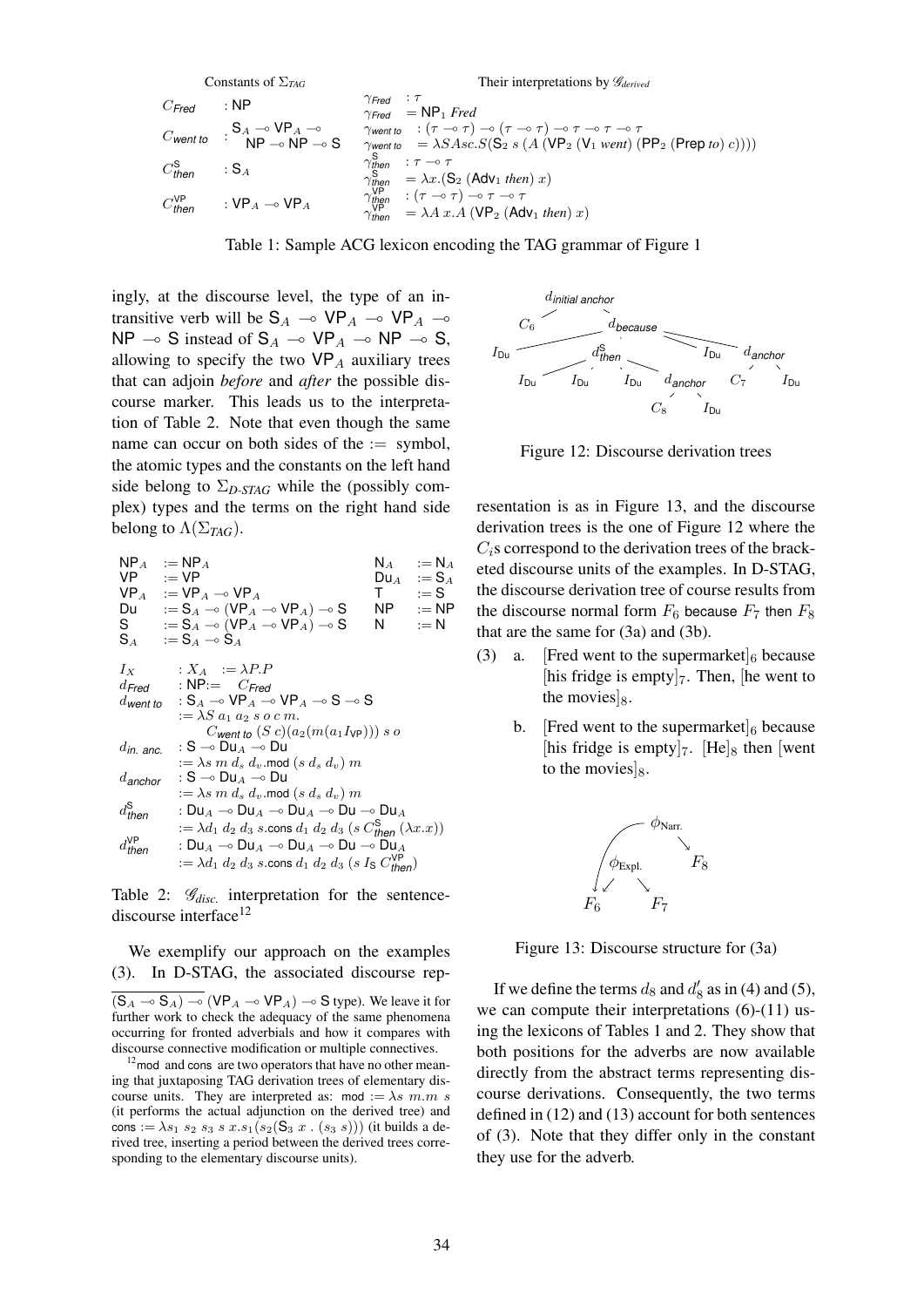

Figure 14: Interpretations as derived trees

| (4) $d_8 = d_{\text{then}}^S I_{\text{Du}} I_{\text{Du}} I_{\text{Du}} (d_{\text{anchor}} C_8 I_{\text{Du}}): \text{Du}_A$    |
|-------------------------------------------------------------------------------------------------------------------------------|
| (5) $d'_8 = d'_{\text{then}} I_{\text{Du}} I_{\text{Du}} I_{\text{Du}} (d_{\text{anchor}} C_8 I_{\text{Du}})$ : $\text{Du}_A$ |

## 5 Related Works

This problem of avoiding an intermediate step between a sentential and a discourse analysis has also been addressed within the framework of Combinatory Categorial Grammar (CCG, Steedman (2001); Steedman and Baldridge (2011)) by Nakatsu and White (2010). They propose a single grammar to treat both sentential and discourse phenomena using Discourse Combinatory Categorial Grammar (DCCG). This approach introduced "cue threading" where "connectives can be thought of as percolating from where they take scope semantically down to the clause in which they appear" (Nakatsu and White, 2010, p. 19). Here, the connective at the discourse level takes scope over its argument, but it is interpreted at the sentential level as an auxiliary tree adjoining within the clause.

## 6 Conclusion

This article shows how to interface TAG-based sentential and discourse grammars without resorting to a two step process. It relies on the interpretation of abstract terms encoding discourse derivation trees into terms encoding sentential derivation trees using ACG. The approach also allows us to build DAG discourse structures. ACG grammars have been implemented to compute (and parse) the surface forms and associate them with the relevant semantic forms. In this article, we only applied the approach to D-STAG, but it should be clear that it applies to D-LTAG as well. The approach is also suitable to model connective modifications (*. . . probably because it rains*). Our future work will concern multiple connectives (*. . . because then he discovered he was broke*), some of them we already account for. It will also concern the integration of discourse structure constraints such as the right frontier principle and the interaction with pronominal anaphora resolution.

Finally, discourse grammars are highly ambiguous. Hence the ACG we derive from such grammars also are ambiguous. We want to take advantage of our integrated approach to apply the disambiguation methods used in syntactic parsing. Moreover, as the analysis can now be dealt with at the level of the text, even with polynomial algorithms, the size of the input will be an issue. This calls for further analysis of discourse structuring, both in parsing and generation.

| (6)  | $\mathscr{G}_{disc.}(d_8) = \text{cons } I_S I_S I_S$ (mod (Cwent to $C_{\text{then}}^S I_{\text{VP}} C_{\text{Fred}} (C_{\text{the}} (C_{\text{movies}} I_N)) I_S)$ : S <sub>A</sub>                                           |
|------|---------------------------------------------------------------------------------------------------------------------------------------------------------------------------------------------------------------------------------|
| (7)  | $\mathscr{G}_{\text{derived}} \circ \mathscr{G}_{\text{disc}}(d_8) =$ [see the tree representation in Figure 14(a)]                                                                                                             |
| (8)  | $\mathscr{G}_{yield} \circ \mathscr{G}_{derived} \circ \mathscr{G}_{disc}(d_8) = \lambda x.x + . + Then + Fred + went + to + the + movies) : \sigma \rightarrow \sigma$                                                         |
| (9)  | $\mathscr{G}_{disc}(d'_{8}) = \text{cons } I_{S} I_{S} I_{S} \pmod{(C_{\text{went to }} I_{S} (C'^{\text{VP}}_{\text{then }} I_{\text{VP}}) C_{\text{Fred}}(C_{\text{the }} (C_{\text{movies }} I_{\text{N}}))) I_{S}) : S_{A}$ |
| (10) | $\mathscr{G}_{\text{derived}} \circ \mathscr{G}_{\text{disc}}(d'_{8}) =$ [see the tree representation in Figure 14(b)]                                                                                                          |
| (11) | $\mathscr{G}_{yield} \circ \mathscr{G}_{derived} \circ \mathscr{G}_{disc}(d'_{8}) = \lambda x.x + . + Fred + then + went + to + the + movies) : \sigma \to \sigma$                                                              |
| (12) | $d_3 = d_{in. 2\pi c} C_6 (d_{because} I_{Du} (d_{then}^S I_{Du} I_{Du} I_{Du} (d_{anc. C_8 I_{Du}})) I_{Du} (d_{anc. C_7 I_{Du}}))$                                                                                            |
| (13) | $d'_3 = d_{in.}$ anc. $C_6$ (d <sub>because</sub> I <sub>Du</sub> (d <sub>then</sub> I <sub>Du</sub> I <sub>Du</sub> I <sub>Du</sub> (danc. $C_8$ I <sub>Du</sub> )) I <sub>Du</sub> (danc. $C_7$ I <sub>Du</sub> ))            |
|      |                                                                                                                                                                                                                                 |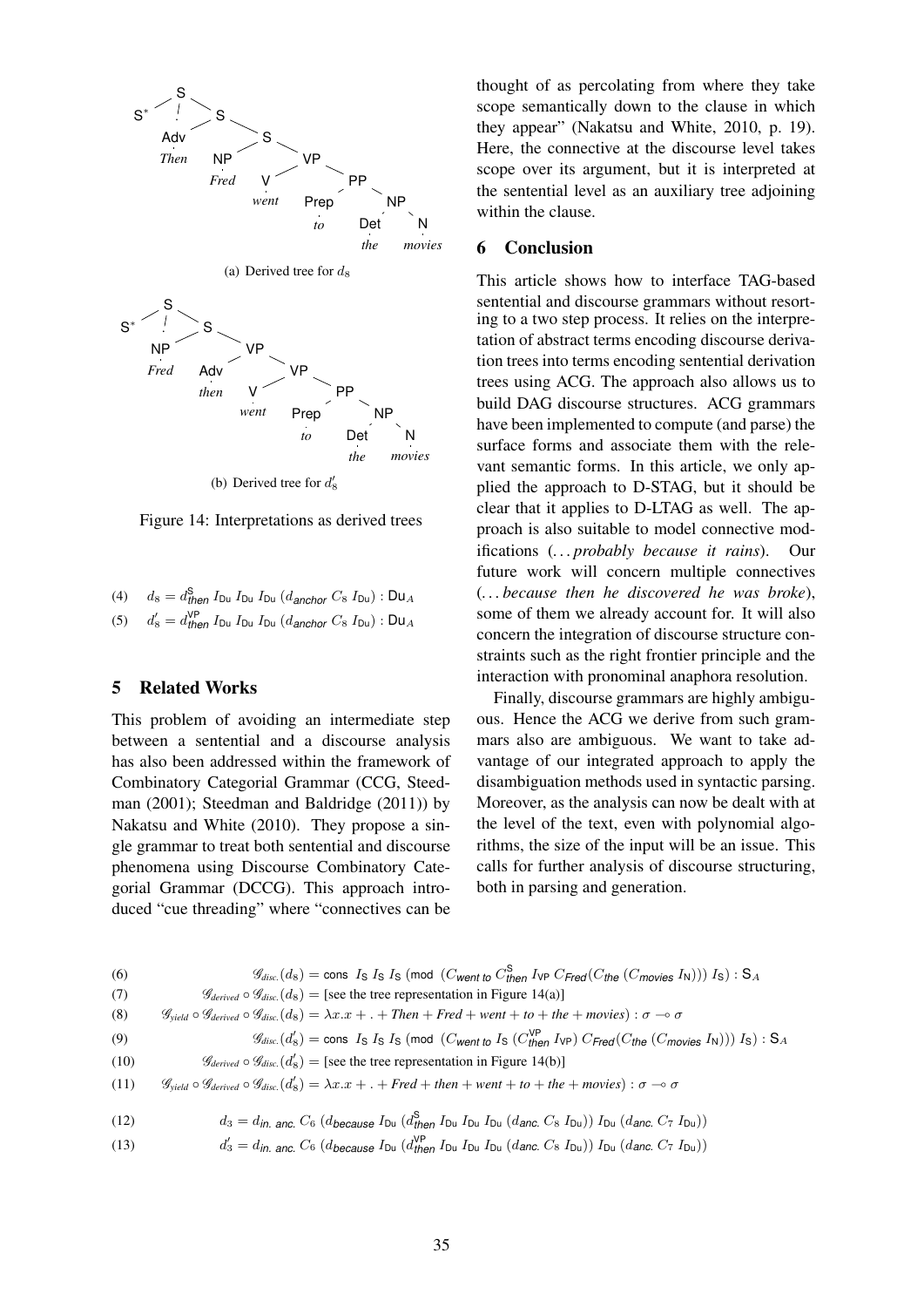#### References

- Anne Abeille. 2002. ´ *Une grammaire electronique du ´ francais.* Sciences du langage. CNRS Éditions.
- Timothée Bernard and Laurence Danlos. 2016. Modelling discourse in stag: Subordinate conjunctions and attributing phrases. In David Chiang and Alexander Koller, editors, *Proceedings of the Twelfth International Workshop on Tree Adjoining Grammars and Related Framework (TAG+12)*. HAL open archive: hal-01329539.
- Laurence Danlos, Aleksandre Maskharashvili, and Sylvain Pogodalla. 2015. Grammaires phrastiques et discursives fondees sur les TAG : une approche ´ de D-STAG avec les ACG. In *TALN 2015 - 22e conference sur le Traitement Automatique des ´ Langues Naturelles*, Actes de TALN 2015, pages 158–169, Caen, France. Association pour le Traitement Automatique des Langues. HAL open archive: hal-01145994.
- Laurence Danlos. 1998. G-TAG : Un formalisme lexicalisé pour la génération de textes inspiré de TAG. *Traitement Automatique des Langues*, 39(2). HAL open archive: inria-00098489.
- Laurence Danlos. 2000. G-TAG: A lexicalized formalism for text generation inspired by Tree Adjoining Grammar. In Anne Abeillé and Owen Rambow, editors, *Tree Adjoining Grammars: Formalisms, Linguistic Analysis, and Processing*, volume 107 of *CSLI Lecture Notes*, pages 343–370. CSLI Publications. http://www.linguist.jussieu.fr/ <sup>∼</sup>danlos/Dossier%20publis/G-TAG-eng'01.pdf.
- Laurence Danlos. 2009. D-STAG : un formalisme d'analyse automatique de discours base sur les TAG ´ synchrones. *T.A.L.*, 50(1):111-143. HAL open archive: inria-00524743.
- Laurence Danlos. 2011. D-STAG: a formalism for discourse analysis based on SDRT and using Synchronous TAG. In Philippe de Groote, Markus Egg, and Laura Kallmeyer, editors, *14th conference on Formal Grammar - FG 2009*, volume 5591 of *LNCS/LNAI*, pages 64–84. Springer. DOI: 10.1007/978-3-642-20169-1 5.
- Laurence Danlos. 2013. Connecteurs de discours adverbiaux : Problèmes à l'interface syntaxesémantique. *LinguisticæInvestigationes*, 36(2):261-275. HAL open archive: hal-00932184. DOI: 10.1075/li.36.2.05dan.
- Philippe de Groote and Sylvain Pogodalla. 2004. On the expressive power of Abstract Categorial Grammars: Representing context-free formalisms. *Journal of Logic, Language and Information*, 13(4):421– 438. HAL open archive: inria-00112956. DOI: 10.1007/s10849-004-2114-x.
- Philippe de Groote. 2001. Towards Abstract Categorial Grammars. In *Association for Computational*

*Linguistics, 39th Annual Meeting and 10th Conference of the European Chapter, Proceedings of the Conference*, pages 148–155. ACL anthology: P01- 1033.

- Philippe de Groote. 2002. Tree-Adjoining Grammars as Abstract Categorial Grammars. In *Proceedings of the Sixth International Workshop on Tree Adjoining Grammars and Related Frameworks (TAG+6)*, pages 145–150. Universita di Venezia. ` URL: http://www.loria.fr/equipes/calligramme/acg/ publications/2002-tag+6.pdf.
- Katherine Forbes, Eleni Miltsakaki, Rashmi Prasad, Anoop Sarkar, Aravind K. Joshi, and Bonnie Lynn Webber. 2003. D-LTAG system: Discourse parsing with a Lexicalized Tree-Adjoining Grammar. *Journal of Logic, Language and Information*, 12(3):261– 279. Special Issue: Discourse and Information Structure. DOI: 10.1023/A:1024137719751.
- Katherine Forbes-Riley, Bonnie Lynn Webber, and Aravind K. Joshi. 2006. Computing discourse semantics: The predicate-argument semantics of discourse connectives in D-LTAG. *Journal of Semantics*, 23(1):55–106. DOI: 10.1093/jos/ffh032.
- Claire Gardent and Laura Kallmeyer. 2003. Semantic construction in feature-based TAG. In *Proceedings of the 10th Meeting of the European Chapter of the Association for Computational Linguistics (EACL)*, pages 123–130. ACL anthology: E03-1030.
- Claire Gardent. 1997. Discourse tree adjoining grammar. CLAUS Report 89, Universit, Saarbr, April.
- Jean-Yves Girard. 1987. Linear logic. *Theoretical Computer Science*, 50(1):1–102. DOI: 10.1016/0304-3975(87)90045-4.
- Aravind K. Joshi and Yves Schabes. 1997. Treeadjoining grammars. In Grzegorz Rozenberg and Arto K. Salomaa, editors, *Handbook of formal languages*, volume 3, chapter 2. Springer.
- Aravind K. Joshi, Leon S. Levy, and Masako Takahashi. 1975. Tree adjunct grammars. *Journal of Computer and System Sciences*, 10(1):136–163. DOI: 10.1016/S0022-0000(75)80019-5.
- Laura Kallmeyer and Maribel Romero. 2008. Scope and situation binding for LTAG. *Research on* Language and Computation, 6(1):3-52. DOI: 10.1007/s11168-008-9046-6.
- Makoto Kanazawa. 2008. A prefix-correct earley recognizer for multiple context-free grammars. In *Proceedings of the Ninth International Workshop on Tree Adjoining Grammars and Related Formalisms (TAG+9)*, pages 49–56, Tuebingen, Germany, June 7–8. http://tagplus9.cs.sfu.ca/papers/Kanazawa.pdf.
- Daniel Marcu. 2000. *The Theory and Practice of Discourse Parsing and Summarization*. The MIT Press.